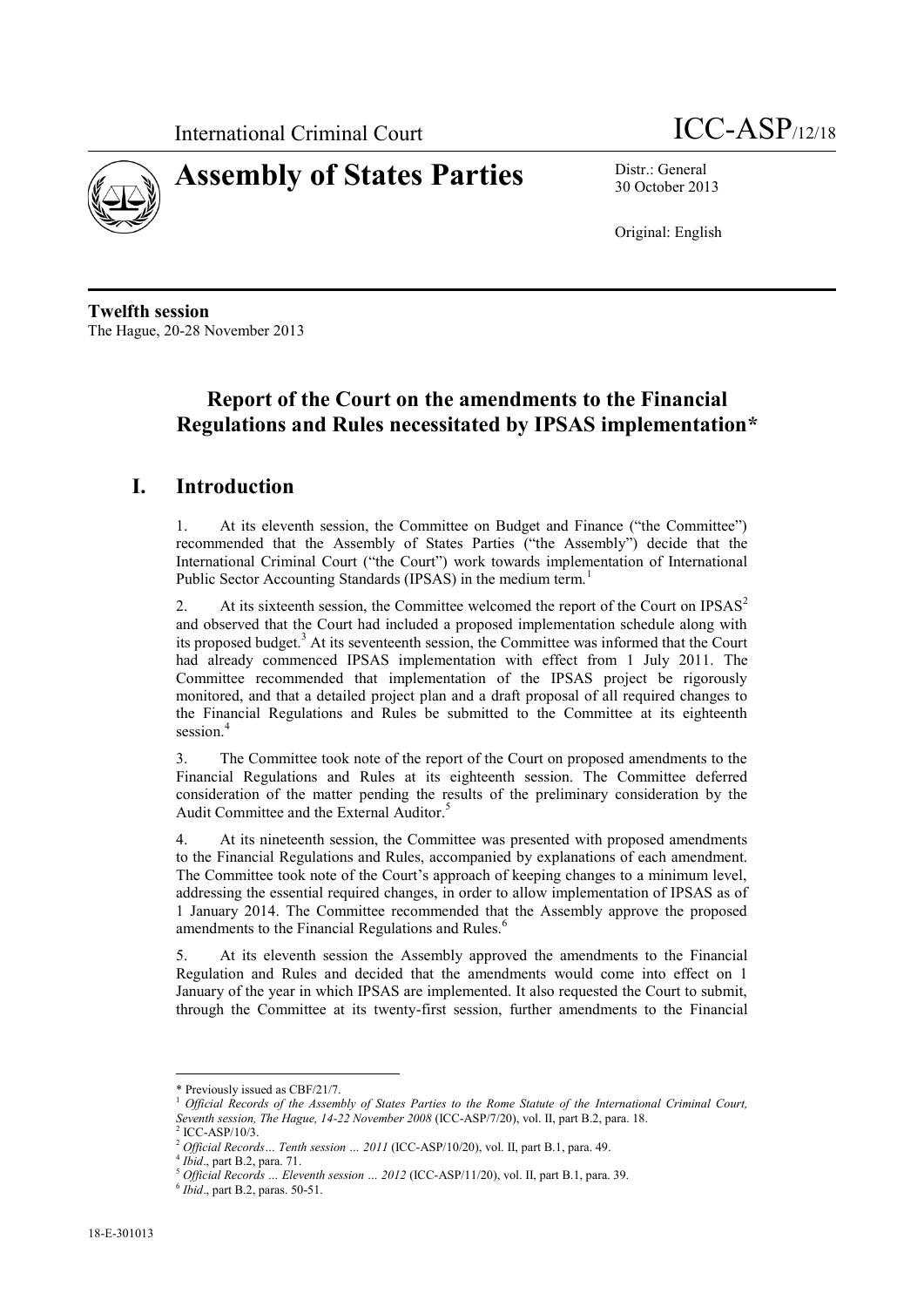Regulations and Rules which might be necessitated by the implementation of IPSAS, should these be identified.<sup>7</sup>

6. In this report the Court informs the Committee that no further amendments to the Financial Regulations and Rules necessitated by the implementation of IPSAS have so far been identified. It also wishes to bring the attention of the Committee to the current status of IPSAS implementation and to the discussions held with the External Auditor.

### **II. The Court's progress towards the target implementation date**

7. The Court is aiming to go live in all aspects of IPSAS on 1 January 2014. The Court is currently on track with its implementation activities. As the target implementation date approaches, activities in all major areas of implementation are intensifying. It is foreseen that the last quarter of 2013 and first quarter of 2014 will be particularly demanding, as several project milestones need to be achieved:

- a) data migration and cutover activities before 2013 year-end;
- b) enhanced SAP system go-live on 1 January 2014;
- c) intensified training and communication activities before and after year-end;

d) necessary adjustment to standard operating procedures and operating manuals before year-end;

e) finalization of all activities necessary to determine opening-balance adjustments before 31 March 2014;

f) finalization of model financial statements before 31 March 2014; and

g) preparation of trial/mock IPSAS compliant financial statements — through restatement of the Court's Financial Statements for 2013 — before 30 April 2014.

8. The above activities will be especially demanding for the IPSAS implementation project team and Budget and Finance Section staff, but will also require engagement from a much wider group of staff members, including staff involved in asset management, SAP team members, staff administration, administrative and financial assistants, certifying officers, trust fund managers, etc.

## **III. Liaison with External Auditor**

9. UN system organizations' external auditors have been extensively involved in various areas of IPSAS implementation, including the discussion and review of accounting policies, the review of pro-forma financial statements, the discussion of complex accounting areas, and the review of opening balances.

10. The Court's new auditors have been gaining an understanding of the Court's existing accounting policies, as well as its business processes and accounting and financial reporting system during the interim and final audit of the 2012 Financial Statements. The Court has also shared all relevant documentation regarding IPSAS implementation with the auditors.

11. During the discussions with the External Auditors that took place at the time of final audit, it was agreed that the External Auditors will audit the financial statements for 2013, restated to comply with IPSAS, shortly after completion of the audit of the UNSAS Financial Statements for 2013. This audit will be subject to a separate mandate, which will be formalized in the next few months. The terms of reference for this special-purpose audit will also include amendments to the Financial Regulation and Rules. The main purpose of the audit of mock financial statements is to give the Court time to identify any areas which require further attention before 2014, the year in which the Court will issue its first set of IPSAS compliant Financial Statements, thus reducing the risk that changes in accounting policies and restatements could affect the ability of the Court to obtain a clean audit.

 $\overline{a}$ 

<sup>7</sup> *Ibid*., vol. I, part III, ICC-ASP/11/Res.1, K.